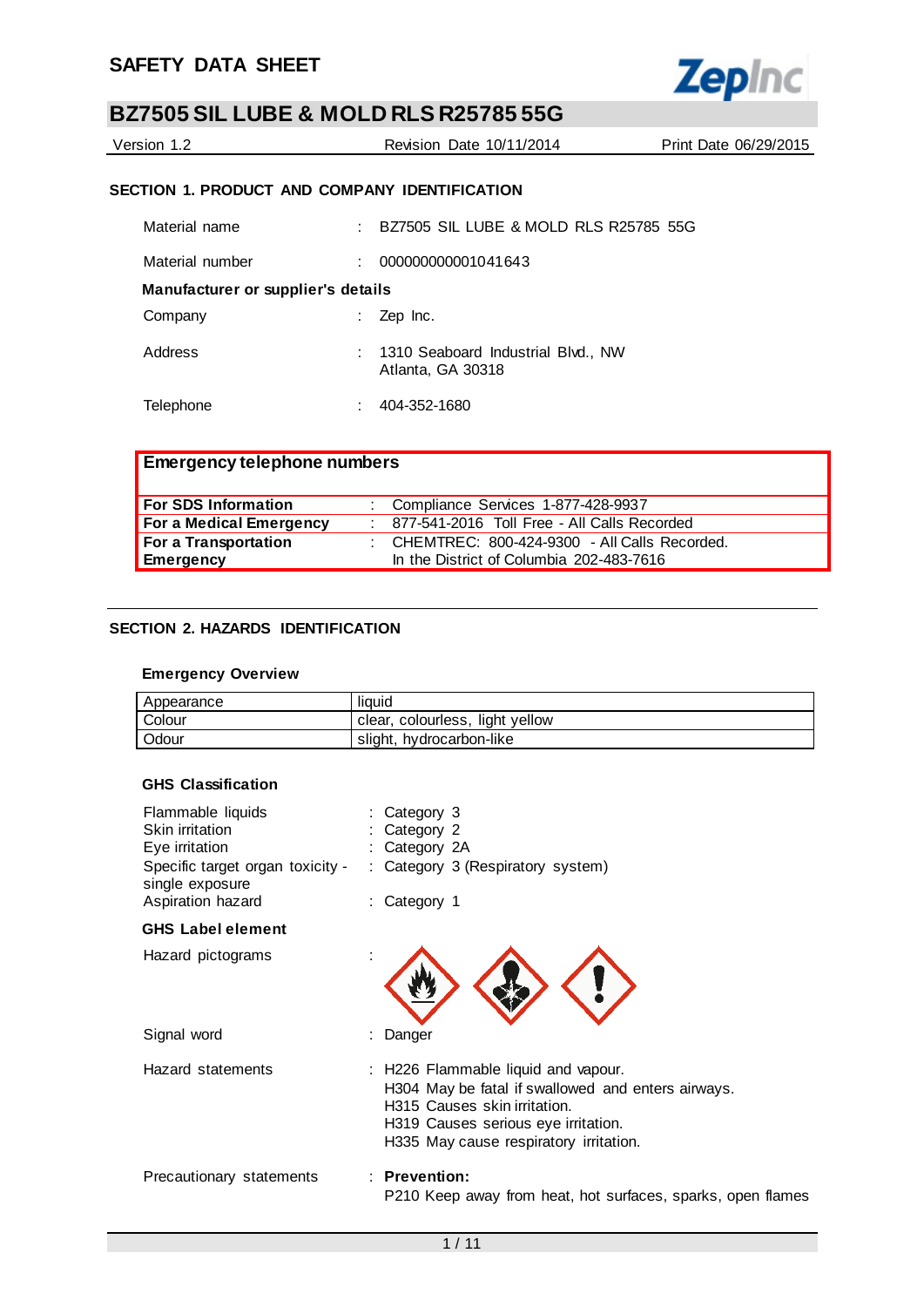

| Version 1.2                     | Revision Date 10/11/2014                                                                                                                                                                                                                                                                                                                                                                                                                                                                                                                                                                                                                                                                                                                                                                                                                                                                                                                                                                                                                                                                                                                                                                                                                                                                                                                                                                                                                                                                                                                                                                                                                                                                                                                                                                                    | Print Date 06/29/2015 |
|---------------------------------|-------------------------------------------------------------------------------------------------------------------------------------------------------------------------------------------------------------------------------------------------------------------------------------------------------------------------------------------------------------------------------------------------------------------------------------------------------------------------------------------------------------------------------------------------------------------------------------------------------------------------------------------------------------------------------------------------------------------------------------------------------------------------------------------------------------------------------------------------------------------------------------------------------------------------------------------------------------------------------------------------------------------------------------------------------------------------------------------------------------------------------------------------------------------------------------------------------------------------------------------------------------------------------------------------------------------------------------------------------------------------------------------------------------------------------------------------------------------------------------------------------------------------------------------------------------------------------------------------------------------------------------------------------------------------------------------------------------------------------------------------------------------------------------------------------------|-----------------------|
| <b>Potential Health Effects</b> | and other ignition sources. No smoking.<br>P233 Keep container tightly closed.<br>P240 Ground/bond container and receiving equipment.<br>P241 Use explosion-proof electrical/ventilating/lighting/<br>equipment.<br>P242 Use only non-sparking tools.<br>P243 Take precautionary measures against static discharge.<br>P261 Avoid breathing dust/ fume/ gas/ mist/ vapours/ spray.<br>P264 Wash skin thoroughly after handling.<br>P271 Use only outdoors or in a well-ventilated area.<br>P280 Wear protective gloves/ eye protection/ face protection.<br>Response:<br>P301 + P310 IF SWALLOWED: Immediately call a POISON<br>CENTER or doctor/ physician.<br>P303 + P361 + P353 IF ON SKIN (or hair): Remove/ Take off<br>immediately all contaminated clothing. Rinse skin with water/<br>shower.<br>P304 + P340 + P312 IF INHALED: Remove victim to fresh air<br>and keep at rest in a position comfortable for breathing. Call a<br>POISON CENTER or doctor/ physician if you feel unwell.<br>P305 + P351 + P338 IF IN EYES: Rinse cautiously with water<br>for several minutes. Remove contact lenses, if present and<br>easy to do. Continue rinsing.<br>P331 Do NOT induce vomiting.<br>P332 + P313 If skin irritation occurs: Get medical advice/<br>attention.<br>P337 + P313 If eye irritation persists: Get medical advice/<br>attention.<br>P362 Take off contaminated clothing and wash before reuse.<br>P370 + P378 In case of fire: Use dry sand, dry chemical or<br>alcohol-resistant foam for extinction.<br>Storage:<br>P403 + P233 Store in a well-ventilated place. Keep container<br>tightly closed.<br>P403 + P235 Store in a well-ventilated place. Keep cool.<br>P405 Store locked up.<br>Disposal:<br>P501 Dispose of contents/container in accordance with local<br>regulation. |                       |
| Carcinogenicity:                |                                                                                                                                                                                                                                                                                                                                                                                                                                                                                                                                                                                                                                                                                                                                                                                                                                                                                                                                                                                                                                                                                                                                                                                                                                                                                                                                                                                                                                                                                                                                                                                                                                                                                                                                                                                                             |                       |
| <b>IARC</b>                     | No component of this product present at levels greater than or                                                                                                                                                                                                                                                                                                                                                                                                                                                                                                                                                                                                                                                                                                                                                                                                                                                                                                                                                                                                                                                                                                                                                                                                                                                                                                                                                                                                                                                                                                                                                                                                                                                                                                                                              |                       |
|                                 | equal to 0.1% is identified as probable, possible or confirmed                                                                                                                                                                                                                                                                                                                                                                                                                                                                                                                                                                                                                                                                                                                                                                                                                                                                                                                                                                                                                                                                                                                                                                                                                                                                                                                                                                                                                                                                                                                                                                                                                                                                                                                                              |                       |
| <b>ACGIH</b>                    | human carcinogen by IARC.<br>No component of this product present at levels greater than or<br>equal to 0.1% is identified as a carcinogen or potential<br>carcinogen by ACGIH.                                                                                                                                                                                                                                                                                                                                                                                                                                                                                                                                                                                                                                                                                                                                                                                                                                                                                                                                                                                                                                                                                                                                                                                                                                                                                                                                                                                                                                                                                                                                                                                                                             |                       |
| <b>OSHA</b>                     | No component of this product present at levels greater than or<br>equal to 0.1% is identified as a carcinogen or potential<br>carcinogen by OSHA.                                                                                                                                                                                                                                                                                                                                                                                                                                                                                                                                                                                                                                                                                                                                                                                                                                                                                                                                                                                                                                                                                                                                                                                                                                                                                                                                                                                                                                                                                                                                                                                                                                                           |                       |
| <b>NTP</b>                      | No component of this product present at levels greater than or<br>equal to 0.1% is identified as a known or anticipated carcinogen<br>by NTP.                                                                                                                                                                                                                                                                                                                                                                                                                                                                                                                                                                                                                                                                                                                                                                                                                                                                                                                                                                                                                                                                                                                                                                                                                                                                                                                                                                                                                                                                                                                                                                                                                                                               |                       |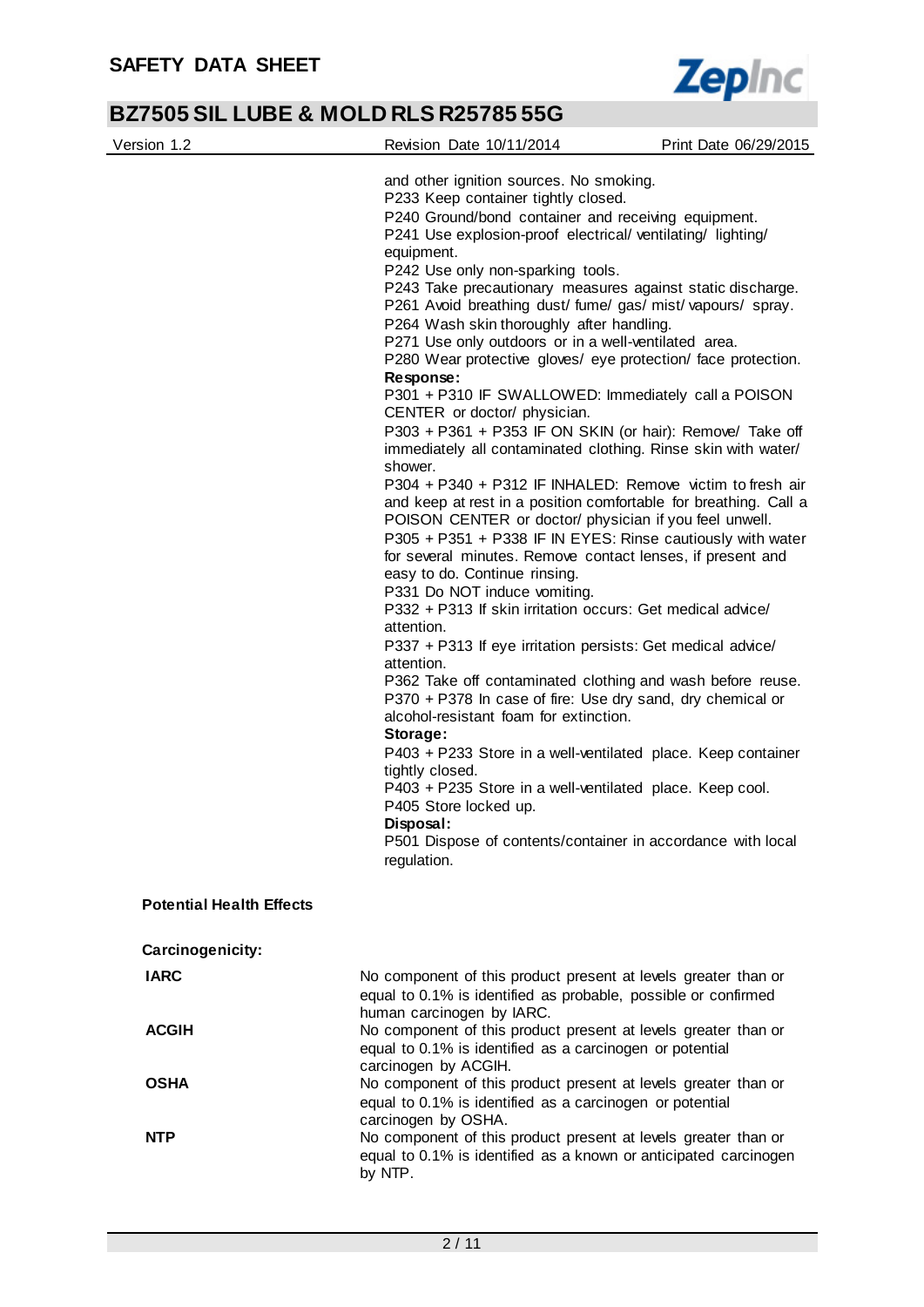

Version 1.2 Revision Date 10/11/2014 Print Date 06/29/2015

# **SECTION 3. COMPOSITION/INFORMATION ON INGREDIENTS**

Substance / Mixture : Mixture

### **Hazardous components**

| Chemical Name                               | CAS-No. | Concentration [%]                 |
|---------------------------------------------|---------|-----------------------------------|
| Naphtha (petroleum), heavy alkylate         |         | $64741 - 65 - 7$   >= 50 - < 70   |
| Distillates (petroleum), hydrotreated light |         | $64742 - 47 - 8$ $\geq$ 30 - < 50 |

## **SECTION 4. FIRST AID MEASURES**

| General advice          | : Move out of dangerous area.<br>Show this safety data sheet to the doctor in attendance.<br>Symptoms of poisoning may appear several hours later.<br>Do not leave the victim unattended.                                                          |
|-------------------------|----------------------------------------------------------------------------------------------------------------------------------------------------------------------------------------------------------------------------------------------------|
| If inhaled              | : If unconscious place in recovery position and seek medical<br>advice.<br>If symptoms persist, call a physician.                                                                                                                                  |
| In case of skin contact | : If skin irritation persists, call a physician.<br>If on skin, rinse well with water.<br>If on clothes, remove clothes.                                                                                                                           |
| In case of eye contact  | : Immediately flush eye(s) with plenty of water.<br>Remove contact lenses.<br>Protect unharmed eye.<br>Keep eye wide open while rinsing.<br>If eye irritation persists, consult a specialist.                                                      |
| If swallowed            | : Keep respiratory tract clear.<br>Do NOT induce vomiting.<br>Do not give milk or alcoholic beverages.<br>Never give anything by mouth to an unconscious person.<br>If symptoms persist, call a physician.<br>Take victim immediately to hospital. |

### **SECTION 5. FIREFIGHTING MEASURES**

| Suitable extinguishing media            | : Alcohol-resistant foam<br>Carbon dioxide (CO2)<br>Dry chemical               |
|-----------------------------------------|--------------------------------------------------------------------------------|
| Unsuitable extinguishing<br>media       | : High volume water jet                                                        |
| Specific hazards during<br>firefighting | : Do not allow run-off from fire fighting to enter drains or water<br>courses. |
| Hazardous combustion<br>products        | : Hazardous combustion products                                                |
| Specific extinguishing                  | : Use extinguishing measures that are appropriate to local                     |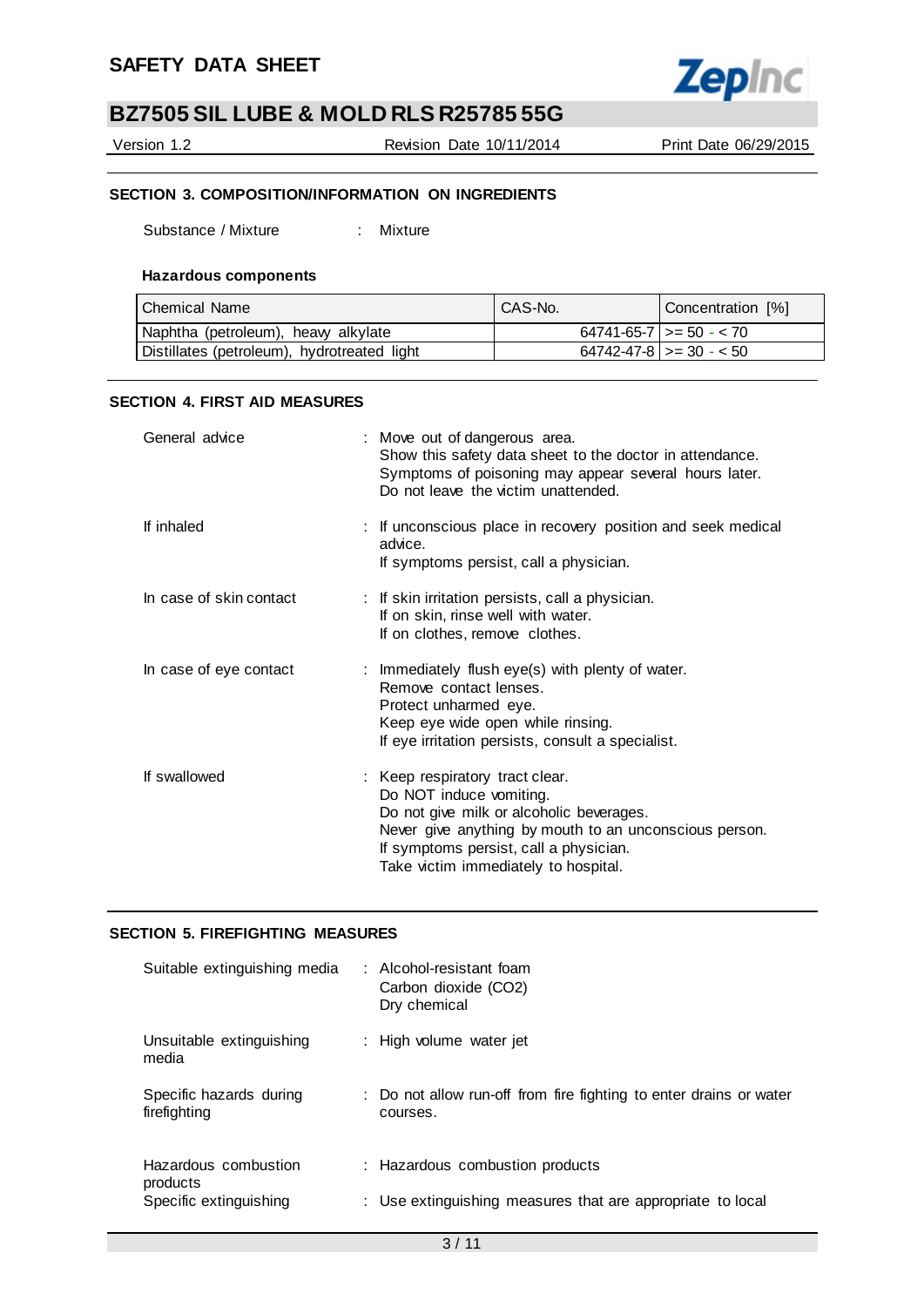

| Version 1.2                                      | Revision Date 10/11/2014                                                    | Print Date 06/29/2015 |
|--------------------------------------------------|-----------------------------------------------------------------------------|-----------------------|
| methods                                          | circumstances and the surrounding environment.                              |                       |
| Special protective equipment<br>for firefighters | : Wear self-contained breathing apparatus for firefighting if<br>necessary. |                       |

# **SECTION 6. ACCIDENTAL RELEASE MEASURES**

| Personal precautions,<br>protective equipment and<br>emergency procedures | : Use personal protective equipment.<br>Ensure adequate ventilation.<br>Remove all sources of ignition.<br>Evacuate personnel to safe areas.<br>Beware of vapours accumulating to form explosive<br>concentrations. Vapours can accumulate in low areas. |
|---------------------------------------------------------------------------|----------------------------------------------------------------------------------------------------------------------------------------------------------------------------------------------------------------------------------------------------------|
| Environmental precautions                                                 | : Prevent product from entering drains.<br>Prevent further leakage or spillage if safe to do so.<br>If the product contaminates rivers and lakes or drains inform<br>respective authorities.                                                             |
| Methods and materials for<br>containment and cleaning up                  | : Contain spillage, and then collect with non-combustible<br>absorbent material, (e.g. sand, earth, diatomaceous earth,<br>vermiculite) and place in container for disposal according to<br>local / national regulations (see section 13).               |

# **SECTION 7. HANDLING AND STORAGE**

| Advice on safe handling     | : Avoid formation of aerosol.<br>Do not breathe vapours/dust.<br>Avoid exposure - obtain special instructions before use.<br>Avoid contact with skin and eyes.<br>For personal protection see section 8.<br>Smoking, eating and drinking should be prohibited in the<br>application area.<br>Take precautionary measures against static discharges.<br>Provide sufficient air exchange and/or exhaust in work rooms.<br>Open drum carefully as content may be under pressure.<br>Dispose of rinse water in accordance with local and national<br>regulations. |
|-----------------------------|---------------------------------------------------------------------------------------------------------------------------------------------------------------------------------------------------------------------------------------------------------------------------------------------------------------------------------------------------------------------------------------------------------------------------------------------------------------------------------------------------------------------------------------------------------------|
| Conditions for safe storage | : No smoking.<br>Keep container tightly closed in a dry and well-ventilated<br>place.<br>Containers which are opened must be carefully resealed and<br>kept upright to prevent leakage.<br>Observe label precautions.<br>Electrical installations / working materials must comply with<br>the technological safety standards.                                                                                                                                                                                                                                 |
| Materials to avoid          | : Keep away from oxidising agents and strongly acid or alkaline<br>materials.                                                                                                                                                                                                                                                                                                                                                                                                                                                                                 |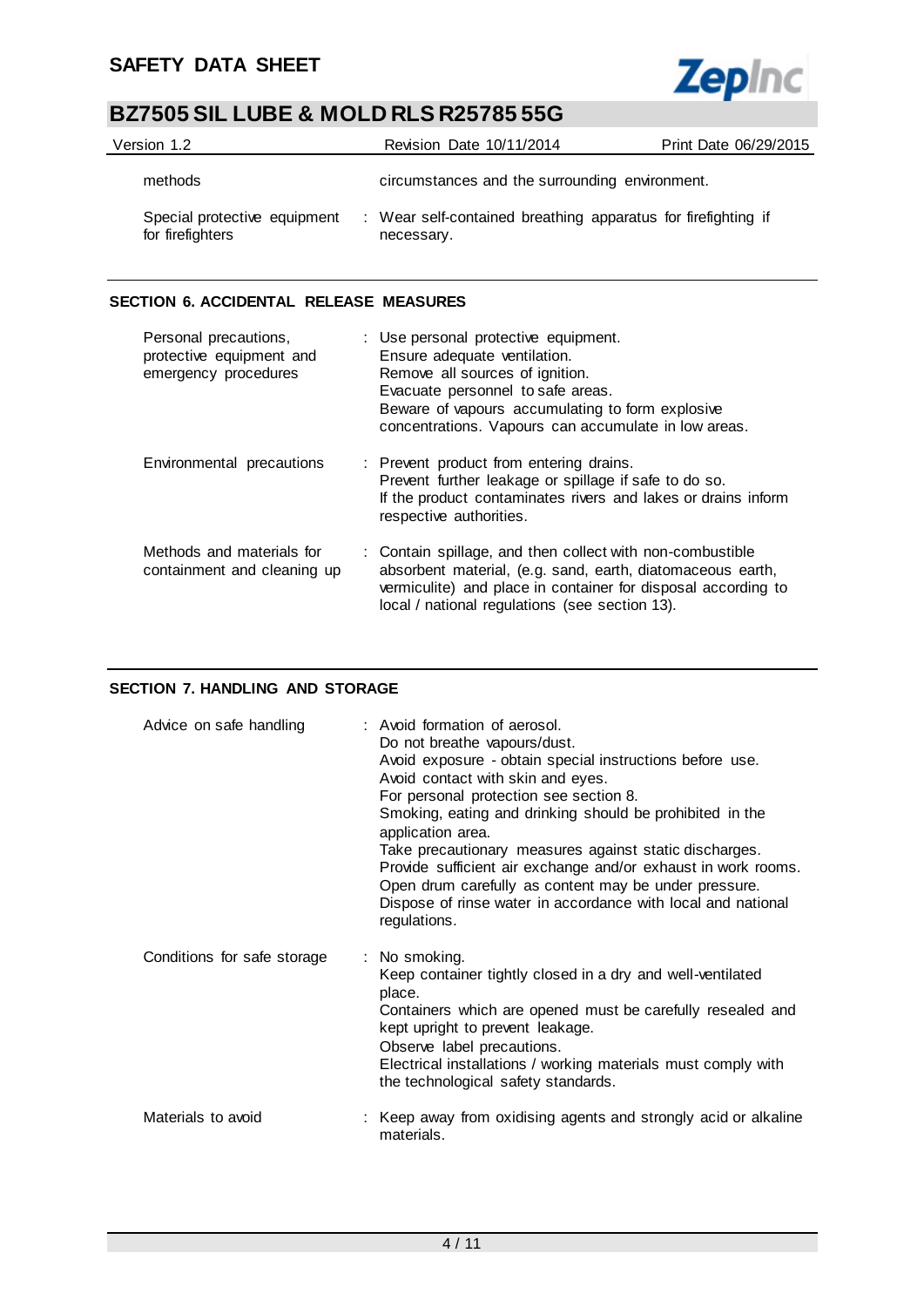

Version 1.2 Revision Date 10/11/2014 Print Date 06/29/2015

# **SECTION 8. EXPOSURE CONTROLS/PERSONAL PROTECTION**

## **Components with workplace control parameters**

Contains no substances with occupational exposure limit values.

| Personal protective equipment     |                                                                                                                                                  |
|-----------------------------------|--------------------------------------------------------------------------------------------------------------------------------------------------|
| Respiratory protection            | : In the case of vapour formation use a respirator with an<br>approved filter.                                                                   |
| Hand protection<br><b>Remarks</b> | : The suitability for a specific workplace should be discussed<br>with the producers of the protective gloves.                                   |
| Eye protection                    | : Eye wash bottle with pure water<br>Tightly fitting safety goggles<br>Wear face-shield and protective suit for abnormal processing<br>problems. |
| Skin and body protection          | : impervious clothing<br>Choose body protection according to the amount and<br>concentration of the dangerous substance at the work place.       |
| Hygiene measures                  | : When using do not eat or drink.<br>When using do not smoke.<br>Wash hands before breaks and at the end of workday.                             |

## **SECTION 9. PHYSICAL AND CHEMICAL PROPERTIES**

| Appearance              | : liquid                          |
|-------------------------|-----------------------------------|
| Colour                  | : clear, colourless, light yellow |
| Odour                   | : slight, hydrocarbon-like        |
| Odour Threshold         | : no data available               |
| рH                      | : not applicable                  |
| Boiling point           | : 179.44 °C                       |
| Flash point             | : 55.6 °C<br>Method: closed cup   |
| Evaporation rate        | : no data available               |
| Upper explosion limit   | : no data available               |
| Lower explosion limit   | : no data available               |
| Vapour pressure         | : not determined                  |
| Relative vapour density | : no data available               |
| Density                 | : 0.781 g/cm3                     |
| Solubility(ies)         |                                   |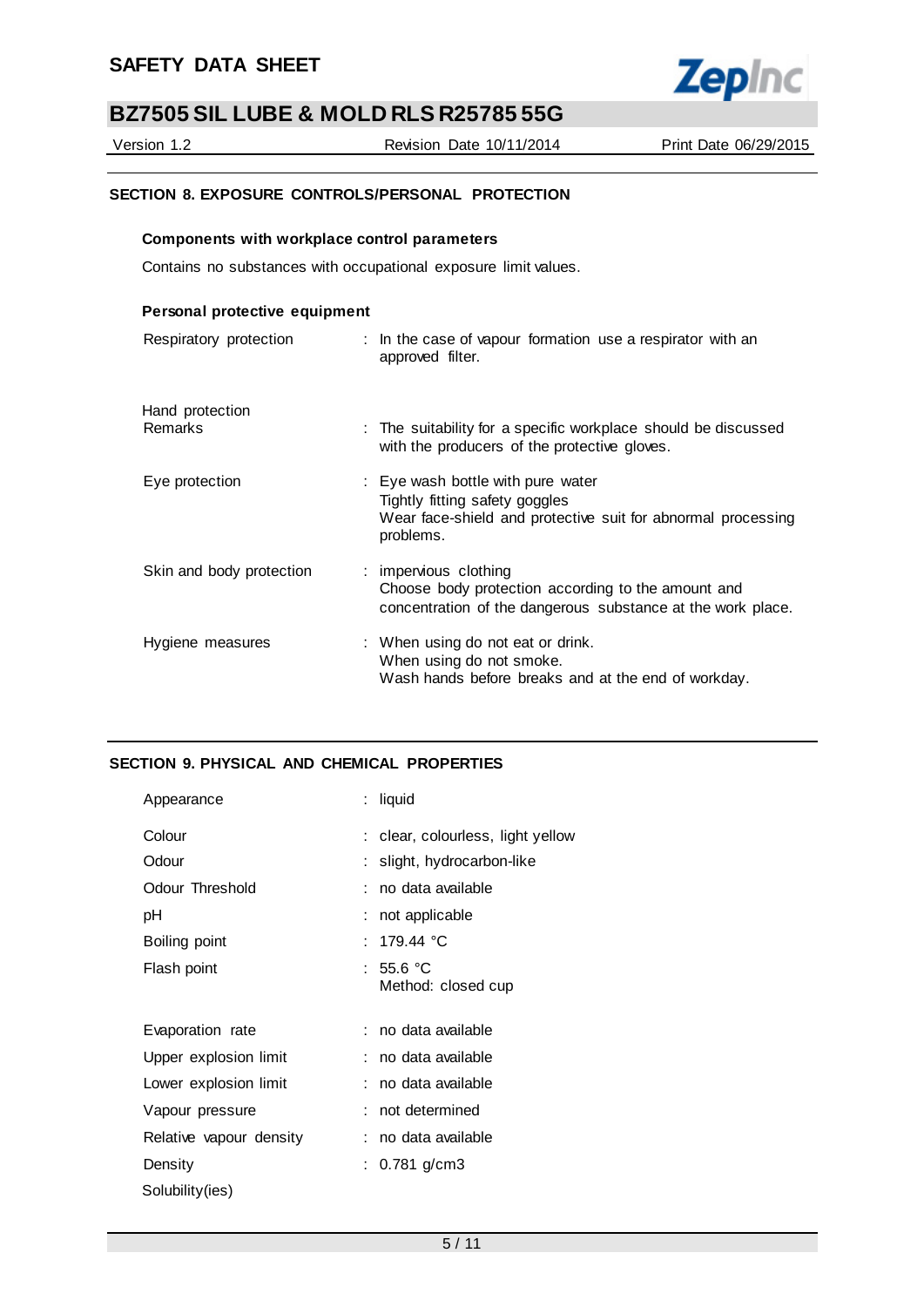# **SAFETY DATA SHEET**



# **BZ7505 SIL LUBE & MOLD RLS R25785 55G**

| Version 1.2                                | Revision Date 10/11/2014       | Print Date 06/29/2015 |  |
|--------------------------------------------|--------------------------------|-----------------------|--|
| Water solubility                           | $:$ insoluble                  |                       |  |
| Solubility in other solvents               | : not applicable               |                       |  |
| Partition coefficient: n-<br>octanol/water | ∴ no data available.           |                       |  |
| Auto-ignition temperature                  | : not determined               |                       |  |
| Thermal decomposition                      | : no data available            |                       |  |
| Viscosity                                  |                                |                       |  |
| Viscosity, kinematic                       | : 13.7 mm2/s (20 $^{\circ}$ C) |                       |  |

# **SECTION 10. STABILITY AND REACTIVITY**

| Reactivity                            | : No decomposition if stored and applied as directed.                   |
|---------------------------------------|-------------------------------------------------------------------------|
| Chemical stability                    | $\therefore$ Stable under normal conditions.                            |
| Possibility of hazardous<br>reactions | : Vapours may form explosive mixture with air.                          |
|                                       | No decomposition if stored and applied as directed.                     |
| Conditions to avoid                   | : Heat, flames and sparks.                                              |
| Incompatible materials                | : Oxidizing agents                                                      |
| Hazardous decomposition<br>products   | : Carbon monoxide, carbon dioxide and unburned<br>hydrocarbons (smoke). |

# **SECTION 11. TOXICOLOGICAL INFORMATION**

## **Acute toxicity**

# **Components:**

| Naphtha (petroleum), heavy alkylate: |                                 |  |  |  |  |
|--------------------------------------|---------------------------------|--|--|--|--|
| Acute oral toxicity                  | LD50 Oral rat $> 2,000$ mg/kg   |  |  |  |  |
| Acute dermal toxicity                | LD50 Dermal rat $> 2,000$ mg/kg |  |  |  |  |

# **Skin corrosion/irritation**

# **Product:**

Remarks: May cause skin irritation in susceptible persons.

# **Serious eye damage/eye irritation**

# **Product:**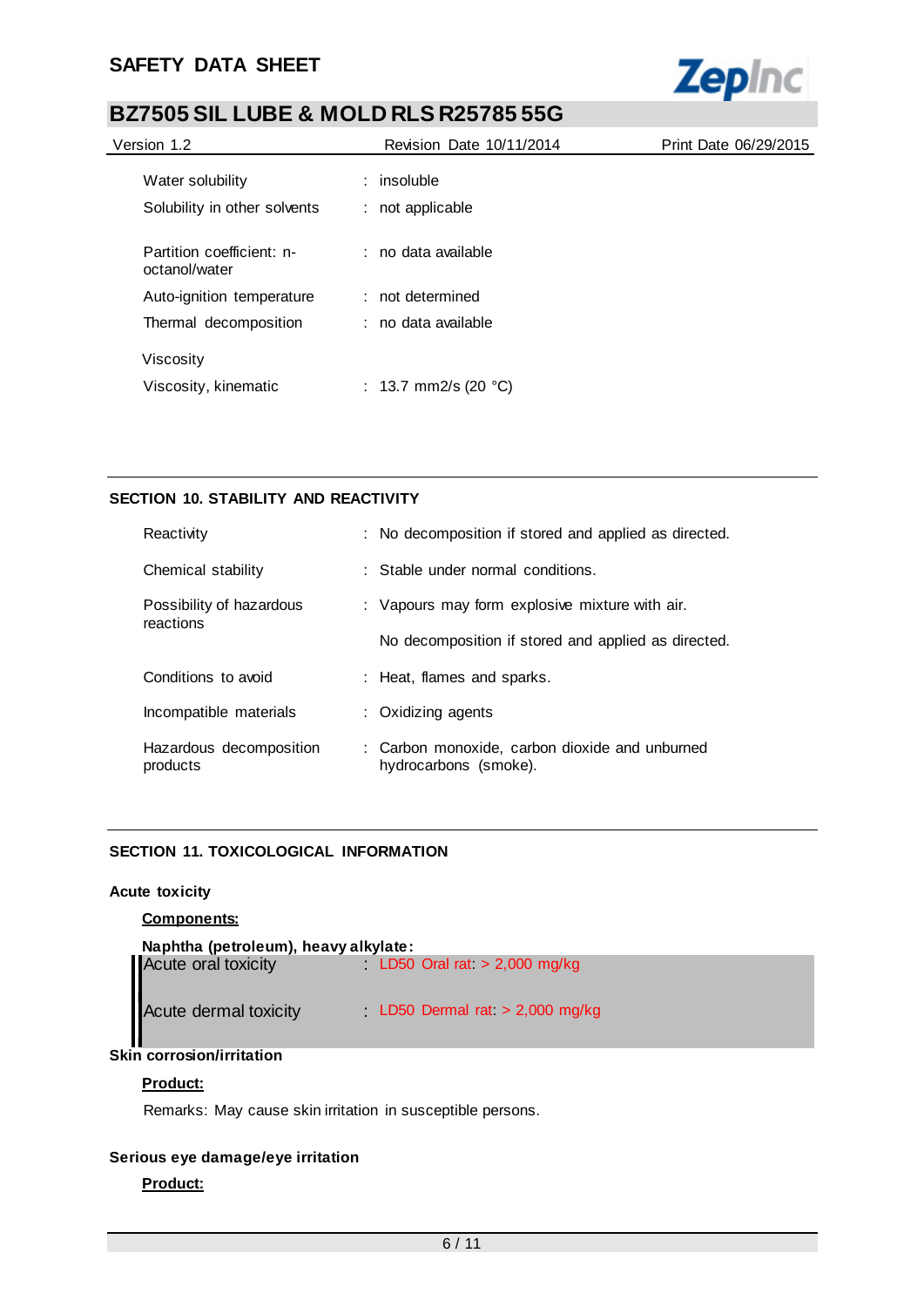

Version 1.2 Revision Date 10/11/2014 Print Date 06/29/2015

Remarks: May irritate eyes.

## **Respiratory or skin sensitisation**

no data available

# **Germ cell mutagenicity**

no data available

## **Carcinogenicity**

no data available

### **Reproductive toxicity**

#### no data available

**Naphtha (petroleum), heavy alkylate: Distillates (petroleum), hydrotreated light:**

#### **STOT - single exposure**

no data available

### **STOT - repeated exposure**

no data available

#### **Aspiration toxicity**

no data available

### **Further information**

## **Product:**

Remarks: Solvents may degrease the skin.

### **SECTION 12. ECOLOGICAL INFORMATION**

#### **Ecotoxicity**

no data available

### **Persistence and degradability**

no data available **Bioaccumulative potential**

### **Product:**

| Partition coefficient: n- | : Remarks: no data available |
|---------------------------|------------------------------|
| octanol/water             |                              |

#### **Mobility in soil**

no data available

## **Other adverse effects**

### no data available **Product:**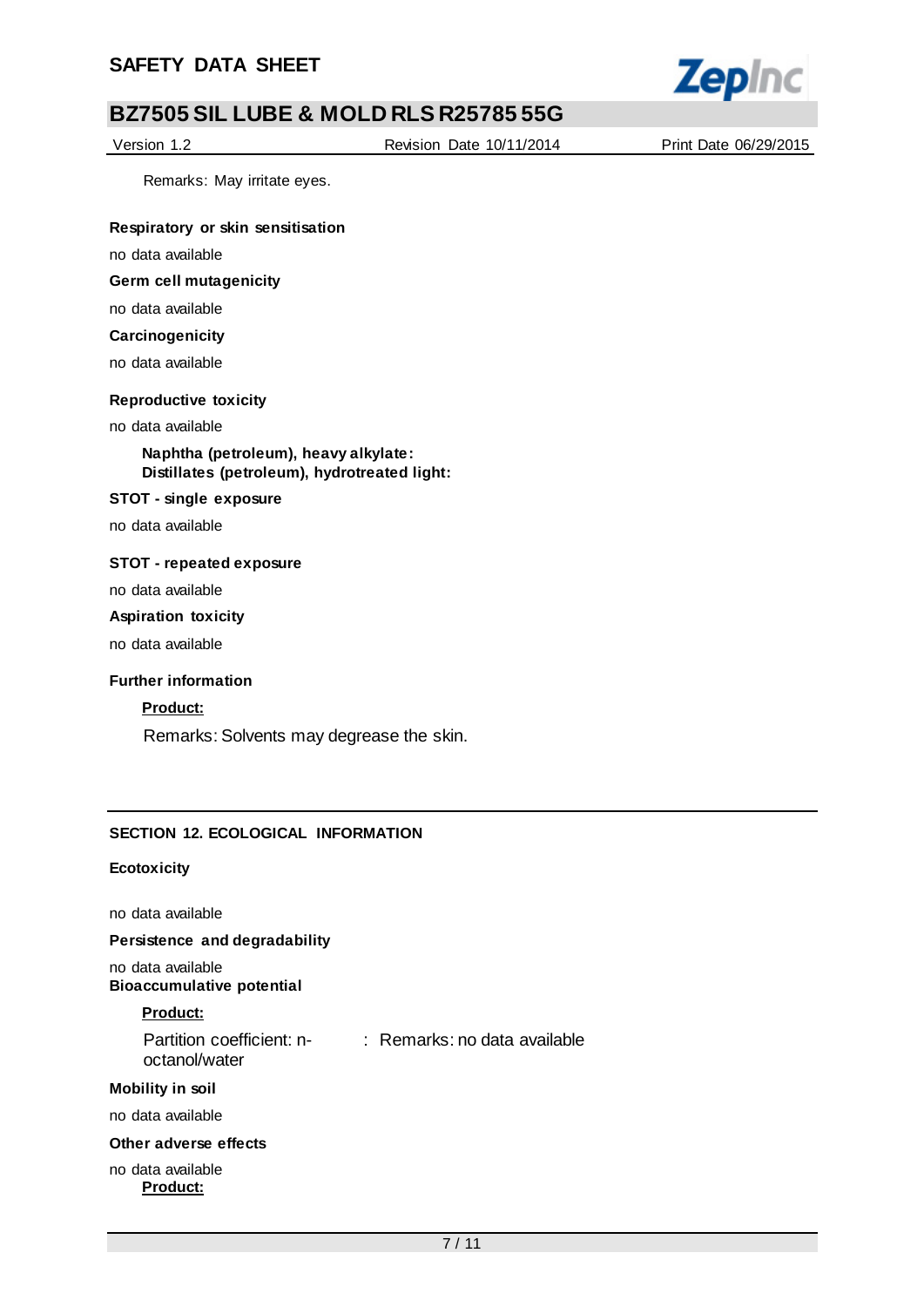

| Version 1.2                          | Revision Date 10/11/2014                                                                                                                                                         | Print Date 06/29/2015 |
|--------------------------------------|----------------------------------------------------------------------------------------------------------------------------------------------------------------------------------|-----------------------|
| Regulation                           | 40 CFR Protection of Environment; Part 82 Protection of<br>Stratospheric Ozone - CAA Section 602 Class I<br><b>Substances</b>                                                    |                       |
| Remarks                              | This product neither contains, nor was manufactured<br>with a Class I or Class II ODS as defined by the U.S.<br>Clean Air Act Section 602 (40 CFR 82, Subpt. A, App.A<br>$+$ B). |                       |
| Additional ecological<br>information | : An environmental hazard cannot be excluded in the<br>event of unprofessional handling or disposal., Toxic to<br>aquatic life with long lasting effects.                        |                       |

# **SECTION 13. DISPOSAL CONSIDERATIONS**

| Disposal methods       |                                                                                                                                                            |
|------------------------|------------------------------------------------------------------------------------------------------------------------------------------------------------|
| Waste from residues    | : Dispose of in accordance with local regulations.                                                                                                         |
| Contaminated packaging | : Empty remaining contents.<br>Dispose of as unused product.<br>Do not re-use empty containers.<br>Do not burn, or use a cutting torch on, the empty drum. |

# **SECTION 14. TRANSPORT INFORMATION**

## **International regulation**

| <b>IATA-DGR</b>                             |   |                                                           |
|---------------------------------------------|---|-----------------------------------------------------------|
| UN/ID No.                                   |   | 1993                                                      |
| Proper shipping name                        |   | Flammable liquid, n.o.s.<br>(ALIPHATIC PETROLEUM NAPHTHA) |
| Class                                       | ÷ | 3                                                         |
| Packing group                               |   | Ш                                                         |
| Labels                                      |   | 3                                                         |
| Packing instruction (cargo<br>aircraft)     |   | 366                                                       |
| Packing instruction<br>(passenger aircraft) |   | : 355                                                     |
| <b>IMDG-Code</b>                            |   |                                                           |
| UN number                                   |   | 1993                                                      |
| Proper shipping name                        |   | FLAMMABLE LIQUID, N.O.S.<br>(ALIPHATIC PETROLEUM NAPHTHA) |
| Class                                       | ٠ | 3                                                         |
| Packing group                               |   | Ш                                                         |
| Labels                                      |   | 3                                                         |
| EmS Code                                    |   | F-E, <u>S-E</u>                                           |
| Marine pollutant                            |   | no                                                        |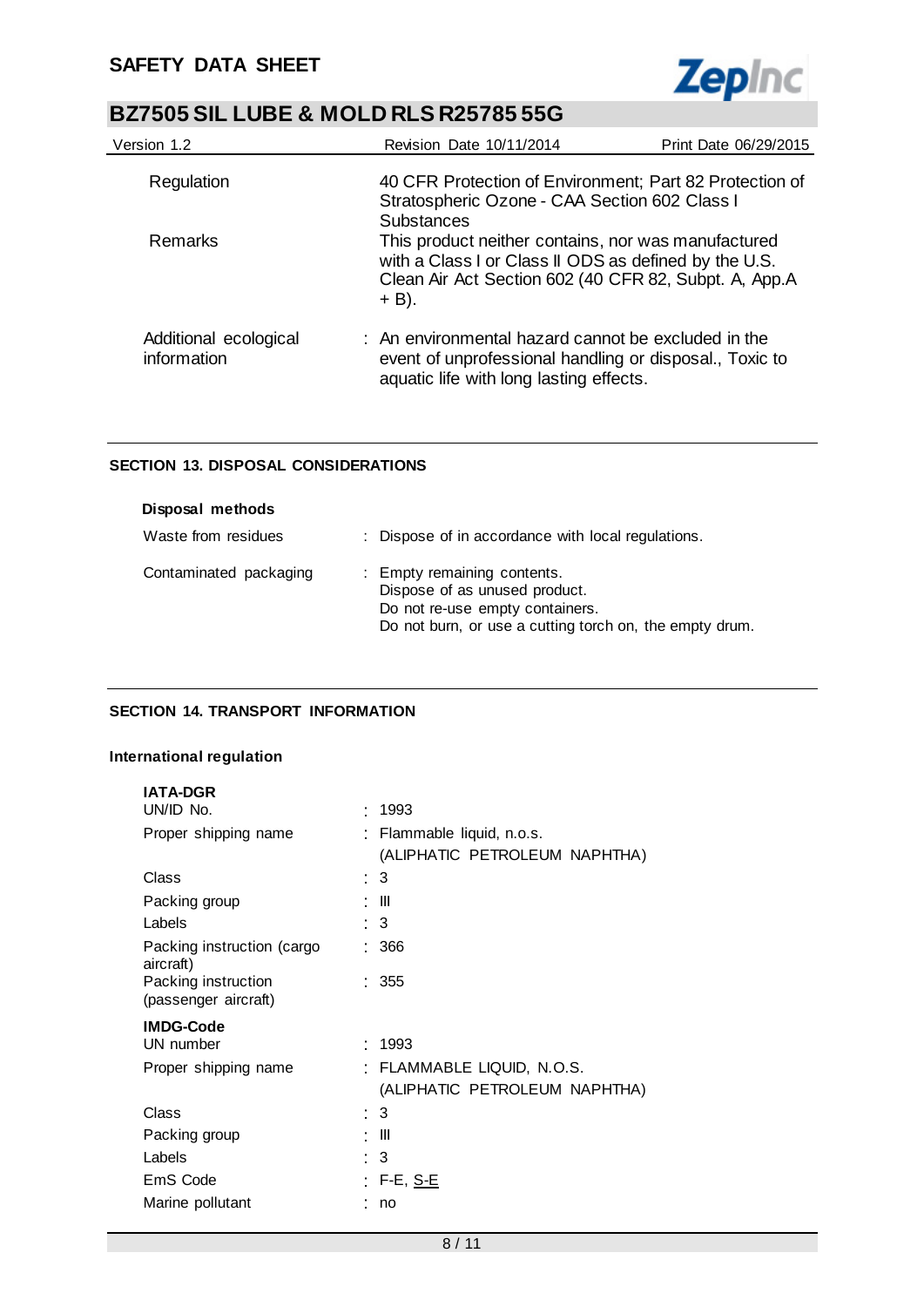

Version 1.2 Revision Date 10/11/2014 Print Date 06/29/2015

# **Transport in bulk according to Annex II of MARPOL 73/78 and the IBC Code**

Not applicable for product as supplied.

## **National Regulations**

| <b>49 CFR</b>        |                               |
|----------------------|-------------------------------|
| UN/ID/NA number      | : 1993                        |
| Proper shipping name | : Flammable liquids, n.o.s.   |
|                      | (ALIPHATIC PETROLEUM NAPHTHA) |
| Class                | : 3                           |
| Packing group        | : III                         |
| Labels               | : 3                           |
| <b>ERG Code</b>      | : 128                         |
| Marine pollutant     | no                            |
|                      |                               |

## **Special precautions for user**

not applicable

# **SECTION 15. REGULATORY INFORMATION**

# **EPCRA - Emergency Planning and Community Right-to-Know Act**

# **CERCLA Reportable Quantity**

This material does not contain any components with a CERCLA RQ.

# **SARA 304 Extremely Hazardous Substances Reportable Quantity**

This material does not contain any components with a section 304 EHS RQ.

| SARA 311/312 Hazards      | : Fire Hazard<br>Acute Health Hazard<br>Chronic Health Hazard                                                                                                                                          |
|---------------------------|--------------------------------------------------------------------------------------------------------------------------------------------------------------------------------------------------------|
| <b>SARA 302</b>           | : SARA 302: No chemicals in this material are subject to the<br>reporting requirements of SARA Title III, Section 302.                                                                                 |
| <b>SARA 313</b>           | : SARA 313: This material does not contain any chemical<br>components with known CAS numbers that exceed the<br>threshold (De Minimis) reporting levels established by SARA<br>Title III, Section 313. |
| <b>California Prop 65</b> | This product does not contain any chemicals known to State of<br>California to cause cancer, birth defects, or any other<br>reproductive harm.                                                         |
|                           | The components of this product are reported in the following inventories:                                                                                                                              |
| <b>TSCA</b><br><b>DSL</b> | On TSCA Inventory<br>All components of this product are on the Canadian DSL.                                                                                                                           |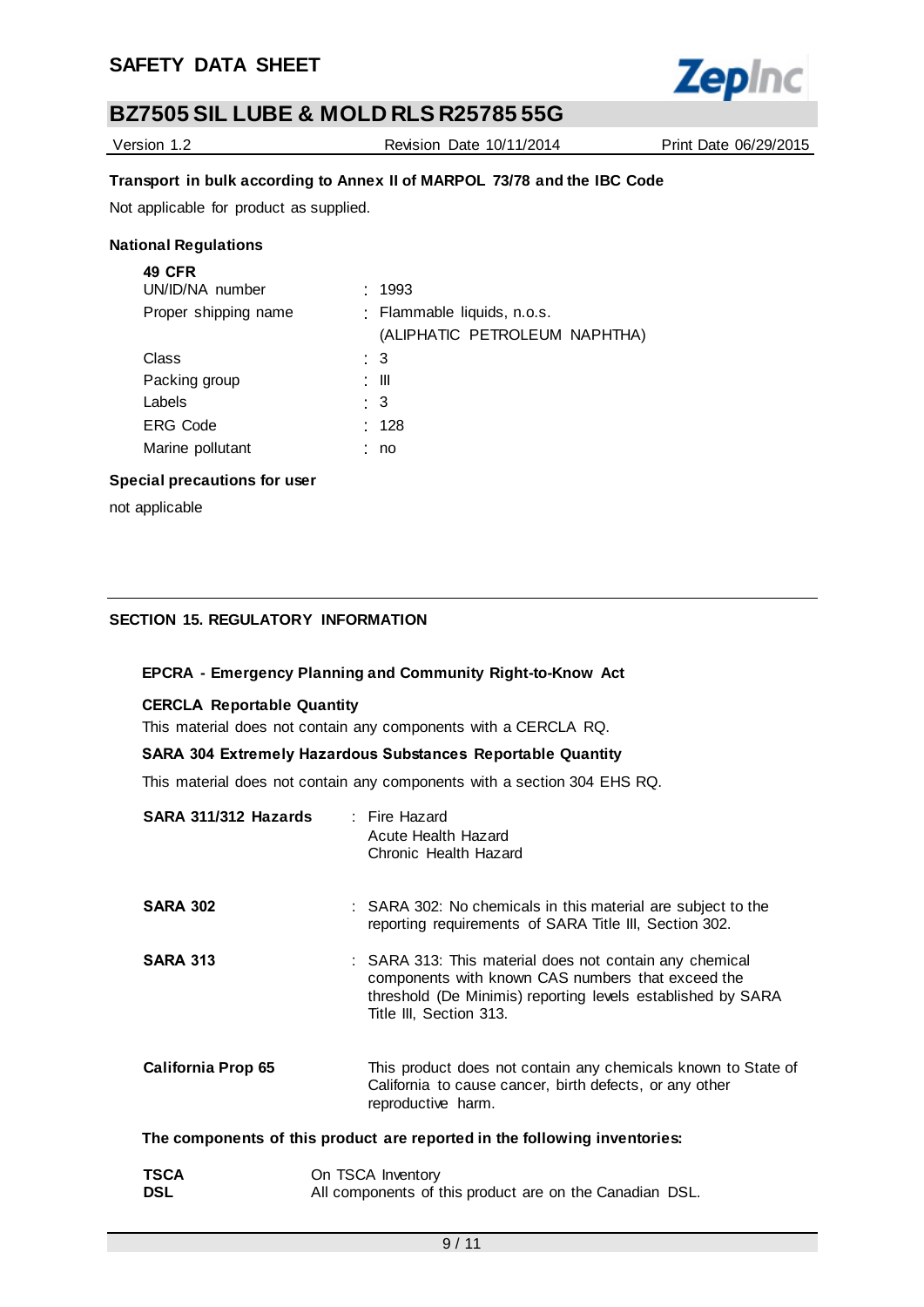$\overline{\phantom{a}}$ 



# **BZ7505 SIL LUBE & MOLD RLS R25785 55G**

| Version 1.2                  | Revision Date 10/11/2014                                                                                       | Print Date 06/29/2015 |
|------------------------------|----------------------------------------------------------------------------------------------------------------|-----------------------|
| <b>AICS</b>                  | On the inventory, or in compliance with the inventory                                                          |                       |
| <b>NZIoC</b>                 | Not in compliance with the inventory                                                                           |                       |
| <b>PICCS</b><br><b>IECSC</b> | On the inventory, or in compliance with the inventory<br>On the inventory, or in compliance with the inventory |                       |

#### **Inventory Acronym and Validity Area Legend:**

AICS (Australia), DSL (Canada), IECSC (China), REACH (European Union), ENCS (Japan), ISHL (Japan), KECI (Korea), NZIoC (New Zealand), PICCS (Philippines), TSCA (USA)

## **SECTION 16. OTHER INFORMATION**



### OSHA GHS Label Information:

| Hazard pictograms        |                                                                                                                                                                                                                                                                                                                                                                                                                                                                                                                                                                                                                                                                                                                                                                                                                 |
|--------------------------|-----------------------------------------------------------------------------------------------------------------------------------------------------------------------------------------------------------------------------------------------------------------------------------------------------------------------------------------------------------------------------------------------------------------------------------------------------------------------------------------------------------------------------------------------------------------------------------------------------------------------------------------------------------------------------------------------------------------------------------------------------------------------------------------------------------------|
| Signal w ord             | Danger:                                                                                                                                                                                                                                                                                                                                                                                                                                                                                                                                                                                                                                                                                                                                                                                                         |
| <b>Hazard statements</b> | Flammable liquid and vapour. May be fatal if swallowed and enters airways. Causes<br>skin irritation. Causes serious eye irritation. May cause respiratory irritation.                                                                                                                                                                                                                                                                                                                                                                                                                                                                                                                                                                                                                                          |
| Precautionary statements |                                                                                                                                                                                                                                                                                                                                                                                                                                                                                                                                                                                                                                                                                                                                                                                                                 |
|                          | <b>Prevention:</b> Keep aw ay from heat, hot surfaces, sparks, open flames and other ignition<br>sources. No smoking. Keep container tightly closed. Ground/bond container and<br>receiving equipment. Use explosion-proof electrical/ventilating/lighting/equipment.<br>Use only non-sparking tools. Take precautionary measures against static discharge.<br>Avoid breathing dust/fume/gas/mist/vapours/spray. Wash skin thoroughly after<br>handling. Use only outdoors or in a w ell-ventilated area. Wear protective gloves/eye<br>protection/face protection.                                                                                                                                                                                                                                             |
|                          | Response: IF SWALLOWED: Immediately call a POISON CENTER or doctor/<br>physician. IF ON SKIN (or hair): Remove/ Take off immediately all contaminated<br>clothing. Rinse skin w ith w ater/shower. IF INHALED: Remove victim to fresh air and<br>keep at rest in a position comfortable for breathing. Call a POISON CENTER or doctor/<br>physician if you feel unw ell. IF IN EYES: Rinse cautiously with water for several<br>minutes. Remove contact lenses, if present and easy to do. Continue rinsing. Do NOT<br>induce vomiting. If skin irritation occurs: Get medical advice/attention. If eye irritation<br>persists: Get medical advice/attention. Take off contaminated clothing and w ash before<br>reuse. In case of fire: Use dry sand, dry chemical or alcohol-resistant foamfor<br>extinction. |
|                          | Storage: Store in a w ell-ventilated place. Keep container tightly closed. Store in a w ell-<br>ventilated place. Keep cool. Store locked up.<br><b>Disposal:</b> Dispose of contents/container in accordance with local regulation.                                                                                                                                                                                                                                                                                                                                                                                                                                                                                                                                                                            |